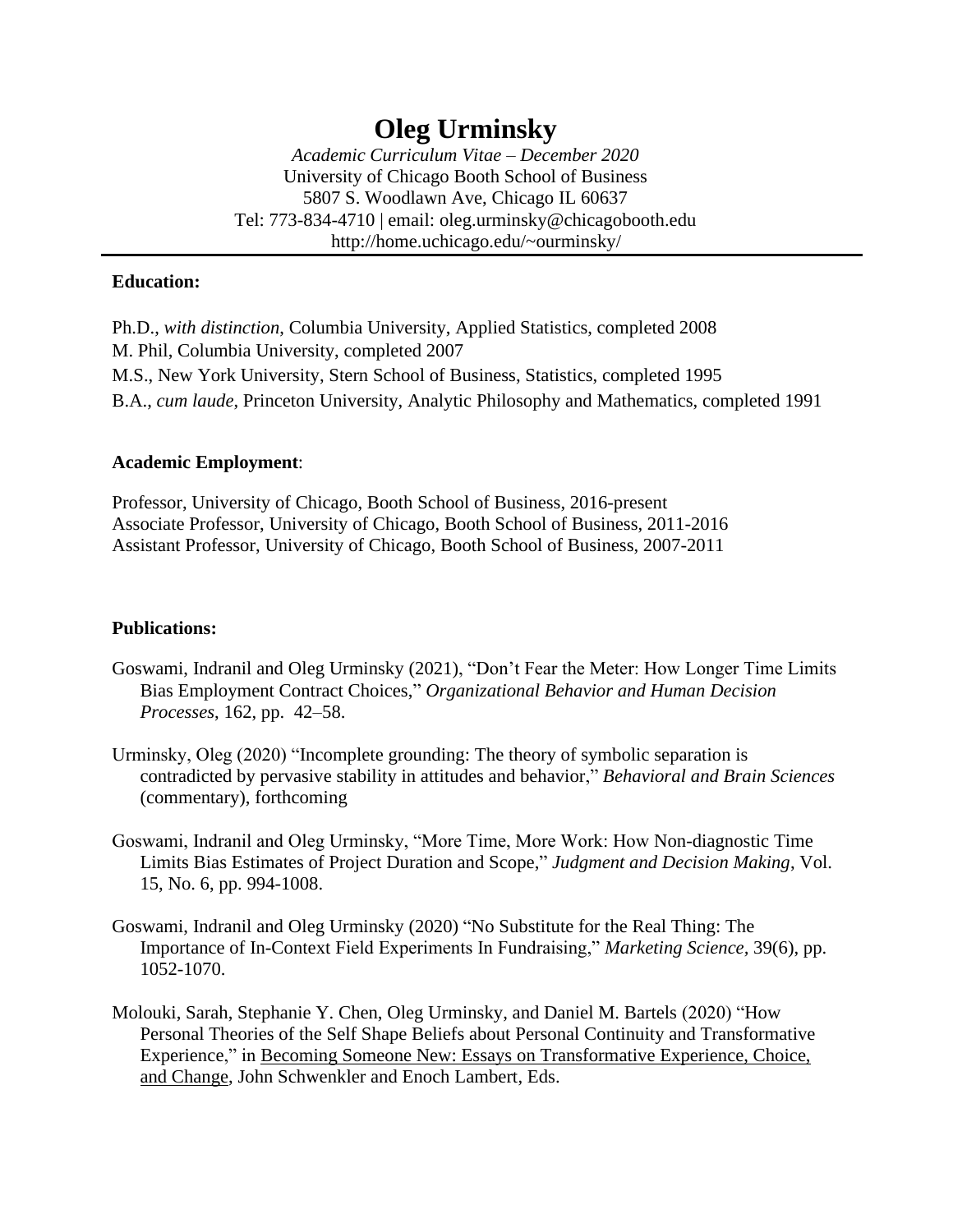- Urminsky, Oleg and Daniel Bartels (2019) "Identity, Personal Continuity, and Psychological Connectedness across Time and over Transformation", in Handbook of Research on Identity Theory in Marketing, A. Reed & M. Forehand, Eds
- Chen, Stephanie and Oleg Urminsky (2019) "The Role of Causal Beliefs in Political Identity and Voting," *Cognition*, 188, Pages 27-38.
- Gilula, Zvi, Robert McCullough, Ya'acov Ritov and Oleg Urminsky (2019) "A Study into Mechanisms of Attitudinal Scale Conversion: A Stochastic Ordering Approach," *Quantitative Marketing and Economics*, Volume 17, Number 3, Page 325-357. Runner-up, 2020 Dick Wittink Award for the best paper published in the *QME.*
- Yang, Adelle and Oleg Urminsky (2018) "The Smile-Seeking Hypothesis: How Immediate Affective Reactions Motivate and Reward Gift-giving," *Psychological Science*, Volume 29, Issue 8, Pages 1221-1233
- Bartels, Daniel, Reid Hastie and Oleg Urminsky (2018) "Decision Making Research Inside and Outside the Laboratory: The Roles of Descriptive and Causal Field Research, and Narrow Versus Broad External Validity," *Journal of Applied Research in Memory and Cognition*, Volume 7, Issue 1, Pages 11–15
- Urminsky, Oleg and Gal Zauberman (2017) "The Health Consequences of Intertemporal Preferences," Handbook of Self-Control in Health and Wellbeing.
- Urminsky, Oleg (2017) "The Role of 'Psychological Connectedness to the Future Self' in Decisions Over Time," *Current Directions in Psychological Science*, Vol 26, Issue 1, pp. 34- 39
- Goswami, Indranil and Oleg Urminsky (2017) "The Dynamic Effect of Incentives on Post-Reward Task Engagement: An Effort Balancing Account," *Journal of Experimental Psychology: General,* 146 (1), 1-19 [Lead Article]
- Chen, Stephanie, Oleg Urminsky and Daniel Bartels (2016) "Beliefs about the Causal Structure of the Self-Concept Determine Which Changes Disrupt Personal Identity," *Psychological Science,* Volume 27 (10), 1398-1406
- Goswami, Indranil and Oleg Urminsky (2016) "When Should the Ask Be a Nudge? The Effect of Default Amounts on Charitable Donations," *Journal of Marketing Research,* Volume 53 (5), 829-846.
- Zauberman, Gal and Oleg Urminsky (2016) "Consumer Intertemporal Preferences," *Current Opinion in Psychology*, Volume 10 (August), 136-141
- Urminsky, Oleg and Gal Zauberman (2016) "The Psychology of Intertemporal Preferences," in G. Keren and G. Wu (Eds.), The Wiley Blackwell Handbook of Judgment and Decision Making, Chichester, West Sussex: John Wiley and Sons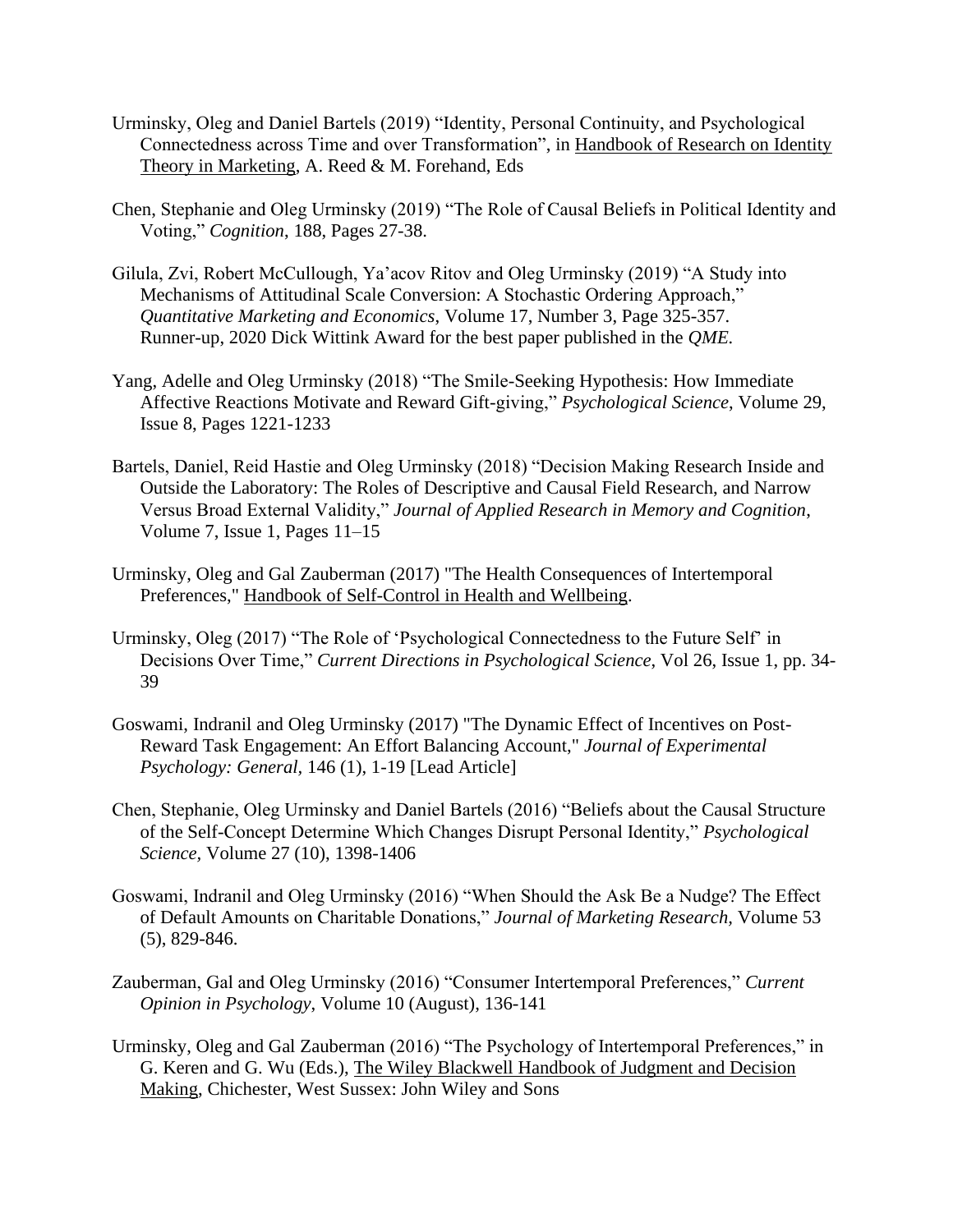- Yang, Adelle and Oleg Urminsky (2015), "The Foresight Effect: Local Optimism Motivates Consistency and Local Pessimism Motivates Variety," October 2015, *Journal of Consumer Research* 42(3), 361-377 [Lead Article]
- Bartels, Daniel and Oleg Urminsky (2015) "To Know and To Care: How Awareness and Valuation of the Future Jointly Shape Consumer Savings and Spending" *Journal of Consumer Research,* Volume 41(6), 1469-1485.
- Urminsky, O., Bartels, D., Giuliano, P., Newman, G., Puntoni, S. and Rips, L. (2014) "Choice and Self: How Synchronic and Diachronic Identity Shapes Choices and Decision Making," *Marketing Letters* September, Volume 25, [Issue](http://link.springer.com/journal/11002/25/3/page/1) 3, pp 281-291
- Shen, Luxi and Oleg Urminsky (2013) "Making Sense of Nonsense: The Visual Salience of Units Determines Sensitivity to Magnitude," *Psychological Science,* March, Volume 24 (3), 297 - 304
- Orhun, Yesim and Oleg Urminsky (2013) "Conditional Projection: How Own Evaluations Impact Beliefs about Others Whose Choices Are Known," *Journal of Marketing Research,*  Volume 50 (1), 111–124
- Gordon, Brett, Mitchell Lovett, Ron Shachar, Kevin Arceneaux, Sridhar Moorthy, Michael Peress, Akshay Rao, Subrata Sen, David Soberman and Oleg Urminsky (2012), "Marketing and Politics: Models, Behavior, and Policy Implications," *Marketing Letters*, Volume 48(2), 282-295
- Bartels, Daniel and Oleg Urminsky (2011) "On Intertemporal Selfishness: The Perceived Instability of Identity Underlies Impatient Consumption," *Journal of Consumer Research,* Volume 38 (1), 182-198 Finalist, 2011 Einhorn Award
- Urminsky, Oleg and Ran Kivetz (2011). "Scope Insensitivity and the 'Mere Token' Effect." *Journal of Marketing Research*: Volume 48 (2), 282-295.
- Kivetz, Ran, Oleg Urminsky, and Yuhuang Zheng (2006), "The Goal-Gradient Hypothesis Resurrected: Purchase Acceleration, Illusionary Goal Progress, and Customer Retention," *Journal of Marketing Research*, Volume 43 (1), 39-58. Finalist, 2007 Paul Green Award Finalist, 2011 O'Dell Award

#### **Working Papers and Manuscripts under Preparation:**

Banerjee, Akshina and Oleg Urminsky "What You Are Getting and What You Will Be Getting: Testing Whether Verb Tense Affects Intertemporal Choices"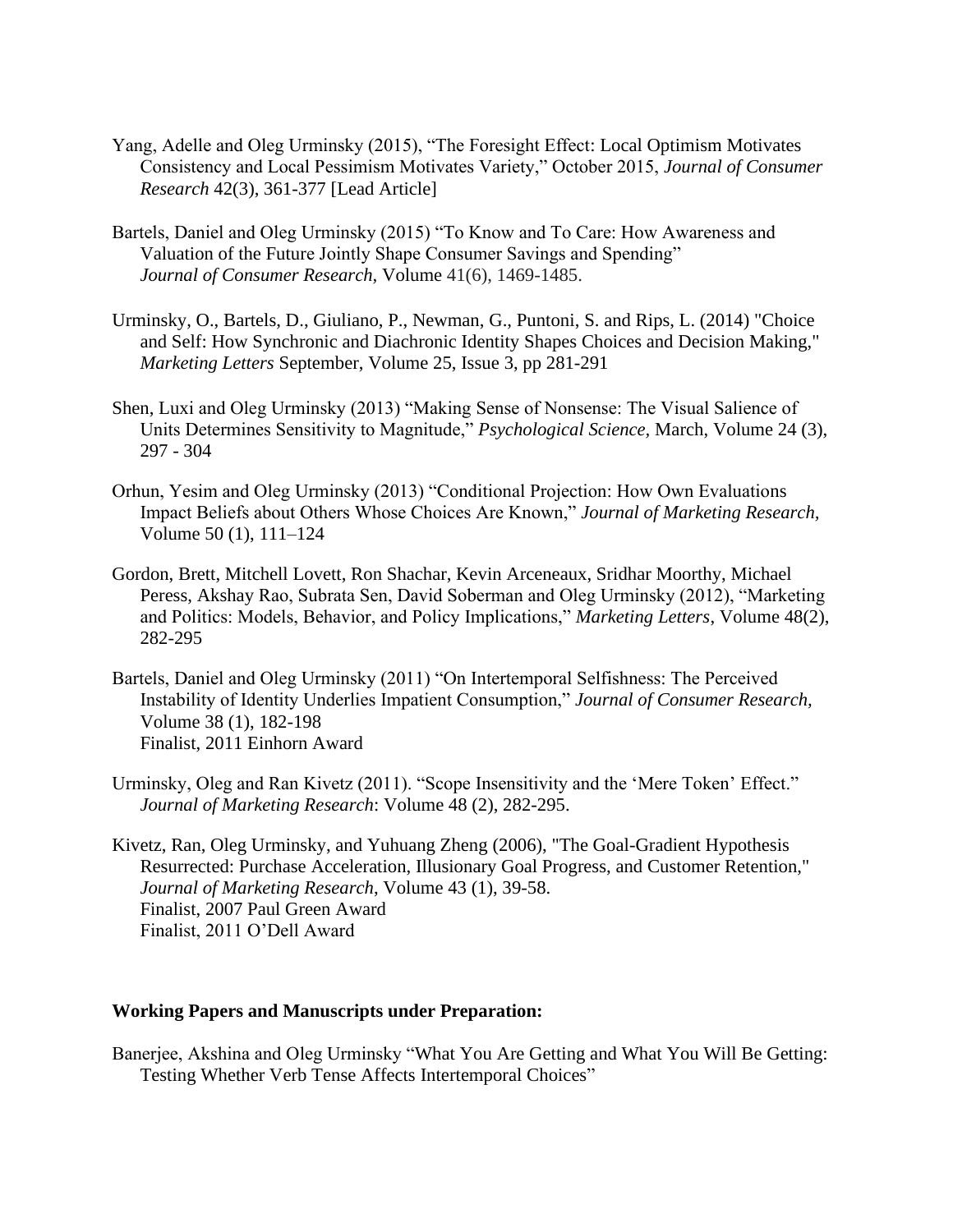- Chen, Stephanie and Oleg Urminsky "We Are What We Think: Representations of the Self-Concept and Identity-Based Choice"
- Chen, Stephanie and Oleg Urminsky "Not All (Brand) Changes Are Made Equal: Understanding Which Changes Impact Brand Loyalty"
- Daljord, Oystein, Oleg Urminsky and Jose-Manuel Urteta "The Status Quo Theory of Depletion Does not Explain the Israeli Parole Decisions"
- Goswami, Indranil and Oleg Urminsky "The 'Mere Reminder' Effect of Salient Calorie Labeling."
- Goswami, Indranil and Oleg Urminsky, "More Time, More Work: How Non-diagnostic Time Limits Bias Estimates of Project Duration and Scope."
- Hamilton, Ryan and Oleg Urminsky, "Inference not Reference: The Price Image Heuristic as an Alternative to Reference Price Theories."
- Kim, Hye-young and Oleg Urminsky, "The different roads not taken: Considering dissimilar foregone alternatives motivates future goal persistence."
- Leung, Eugina and Oleg Urminsky, "Searching for the Tree and Missing the Forest: How Broadening Search Algorithms Promotes Belief Updating."
- Molouki, Sarah, Daniel Bartels and Oleg Urminsky "Overlooking Decline: Remembered and Predicted Personal Development Diverge from Actual Longitudinal Change"
- Orhun, Yesim and Oleg Urminsky "Reverse Projection in Strategic Contexts"
- Pertl, Sam and Oleg Urminsky "Everyday Emotions and Economic Preferences Around the Globe"
- Trueblood, Jennifer S., Oleg Urminsky and William R. Holmes "Connecting Cognitive and Consumer Research on Context Effects"
- Urminsky, Oleg "Probability Distributions of Common Repeated Events Are Misestimated"
- Urminsky, Oleg and Abigail Bergman "Constraining Consumers: Underprediction of Support for Covid-19 Mask Policies"
- Urminsky, Oleg, Christian Hansen and Victor Chernozhukov "The Double-Lasso Method for Principled Variable Selection"
- Urminsky, Oleg, Lilly Kofler and Adelle Yang "Outcome Neglect and Failures of Insight Undermine Utility Maximization"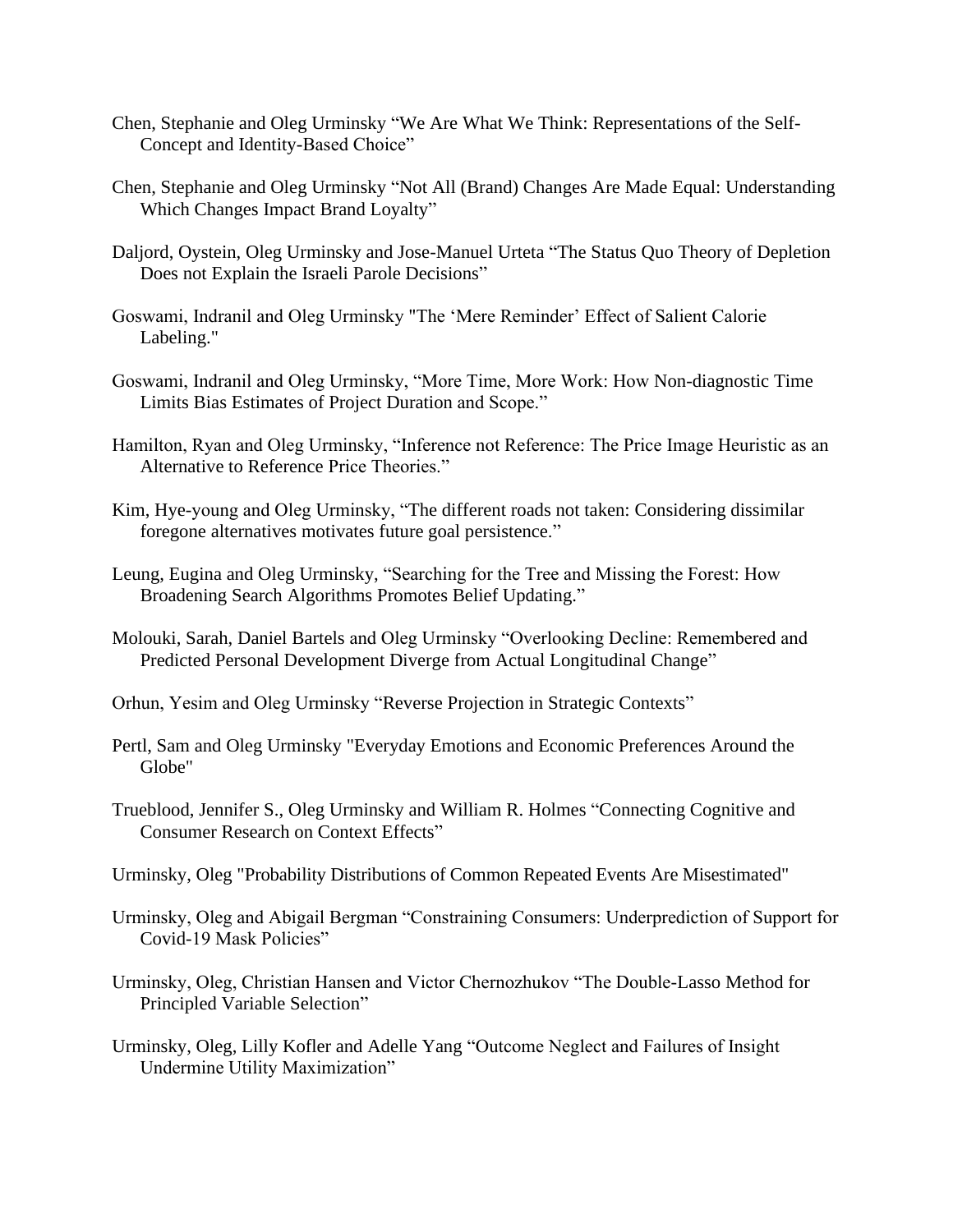- Urminsky, Oleg and Indranil Goswami "Impatient to Achieve or Impatient to Receive: How the Goal Gradient Effect Underlies Time Discounting"
- Urminsky, Oleg and Lucy Shen "High Chances and Close Margins: How Equivalent Forecasts Yield Different Beliefs"
- Yang, Adelle and Oleg Urminsky, "Givers' Impatience: A Self-Other Decision Model of Intertemporal Choices"
- Yang, Adelle, Oleg Urminsky and Chris Hsee, "Eager to Help yet Reluctant to Give: How Prosocial Effort and Pro-social Choices Diverge"
- Yang, Yang, Oleg Urminsky, Christopher Hsee and Li Zhang, "Quantifying Hedonic Durability."

## **Conference Publications:**

- St. Louis, Rob and Oleg Urminsky (2014), "Antecedents and Consequences of Beliefs about Stability and Change in Identity over Time," *Advances in Consumer Research* 41
- Minson, Julia and Oleg Urminsky (2013), "The Egocentrist and the Stranger: Conditional Inference When Making Sense of Others," *Advances in Consumer Research* 40
- Atlas, Stephen and Oleg Urminsky (2012), "Finding Meaning in Numbers: How Consumers Contextualize Numeric Information," *Advances in Consumer Research* 39
- Urminsky, Oleg and Hal E. Hershfield (2012), "The Face as a Picture of the Mind," *Advances in Consumer Research* 39
- Urminsky, Oleg and Daniel Bartels (2011) "Temporal Shifts in Perceived Similarity Affect Consumer Valuation and Choice," *Proceedings of the 33d Annual Meeting of the Cognitive Science Society*
- Koo, Minjung and Oleg Urminsky (2011), "How Close or How Far? The Role of Perceived Goal Progress in Consumer Goal Pursuit," *Advances in Consumer Research* 38
- Bartels, Daniel and Oleg Urminsky (2010) "Impatience as Intertemporal Egoism," *Proceedings of the 32d Annual Meeting of the Cognitive Science Society*
- Orhun, Yesim and Oleg Urminsky (2010), "A Voter Among Voters: Political Decisions in the Social Context," *Advances in Consumer Research* 37
- Urminsky, Oleg and Ran Kivetz (2007), "Scope Insensitivity in the Service of the Rational Self: The 'Mere Token' Effect," *Advances in Consumer Research* 34: 515-516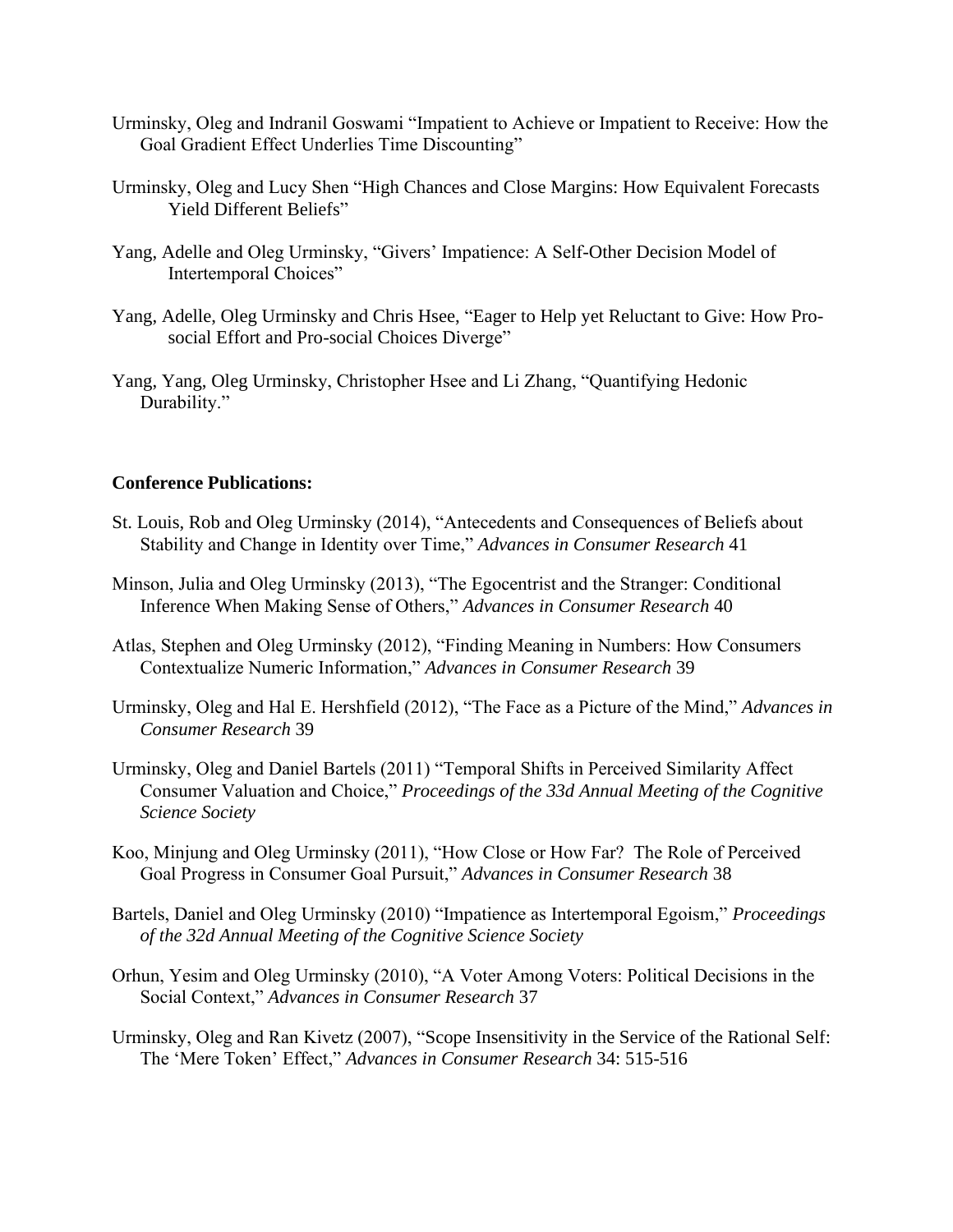- Kivetz, Ran and Oleg Urminsky (2006), "Goal Distance and Consumer Choice," *Advances in Consumer Research* 33: 424-427
- Khan, Uzma and Oleg Urminsky (2004), "Navigating between virtues and vices: Moderators of decisions involving hedonic versus utilitarian choices," *Advances in Consumer Research* 31: 358-361

# **Conference Presentations:**

"Impact of Foreign Language Labeling on Food Valuation and Choice" with Akshina Banerjee

• 2020 Society for Consumer Psychology Conference, Long Beach, CA

"Emotion and Time Discounting" with Chong Yu, Timothy Kim and Sam Pertl

• 2020 Judgment and Decision Making Pre-Conference, Society for Personality and Social Psychology Conference, New Orleans, LA

"Comparison of single- and double-blind review of scientific abstracts for a high stakes international conference" with Timothy Pleskac, Ellie Kyung and Gretchen Chapman

• 2019 Society for Judgment and Decision Making Conference, Montreal, Canada

"How Soon is Now? Present Bias and the Mental Accounting of Time" with Minkwang Jang

- 2019 Society for Judgment and Decision Making Conference, Montreal, Canada
- 2020 Society for Consumer Psychology Conference, Long Beach, CA
- 2020 Association for Consumer Research Conference

"The Influence of Update Frequency on Consumer Judgment and Choice" with Shweta Desiraju

• 2019 Association for Consumer Research Conference, Atlanta, GA

"Context Effects Explained Through the Accumulation of Simple Comparisons" with Jennifer Trueblood and William Holmes

- 2019 Association for Consumer Research Conference, Atlanta, GA
- 2019 Society for Judgment and Decision Making Conference, Montreal, Canada

"Seeing the Attraction: The Attraction Effect in Choices Between Visual Stimuli" with Jiaqian (Jane) Wang

- 2019 Association for Consumer Research Conference, Atlanta, GA
- 2019 Society for Judgment and Decision Making Conference, Montreal, Canada

"Using Consumers' Representation of Brands to Understand Which

Changes Disrupt Identity" with Stephanie Chen

• 2019 Association for Consumer Research Conference, Atlanta, GA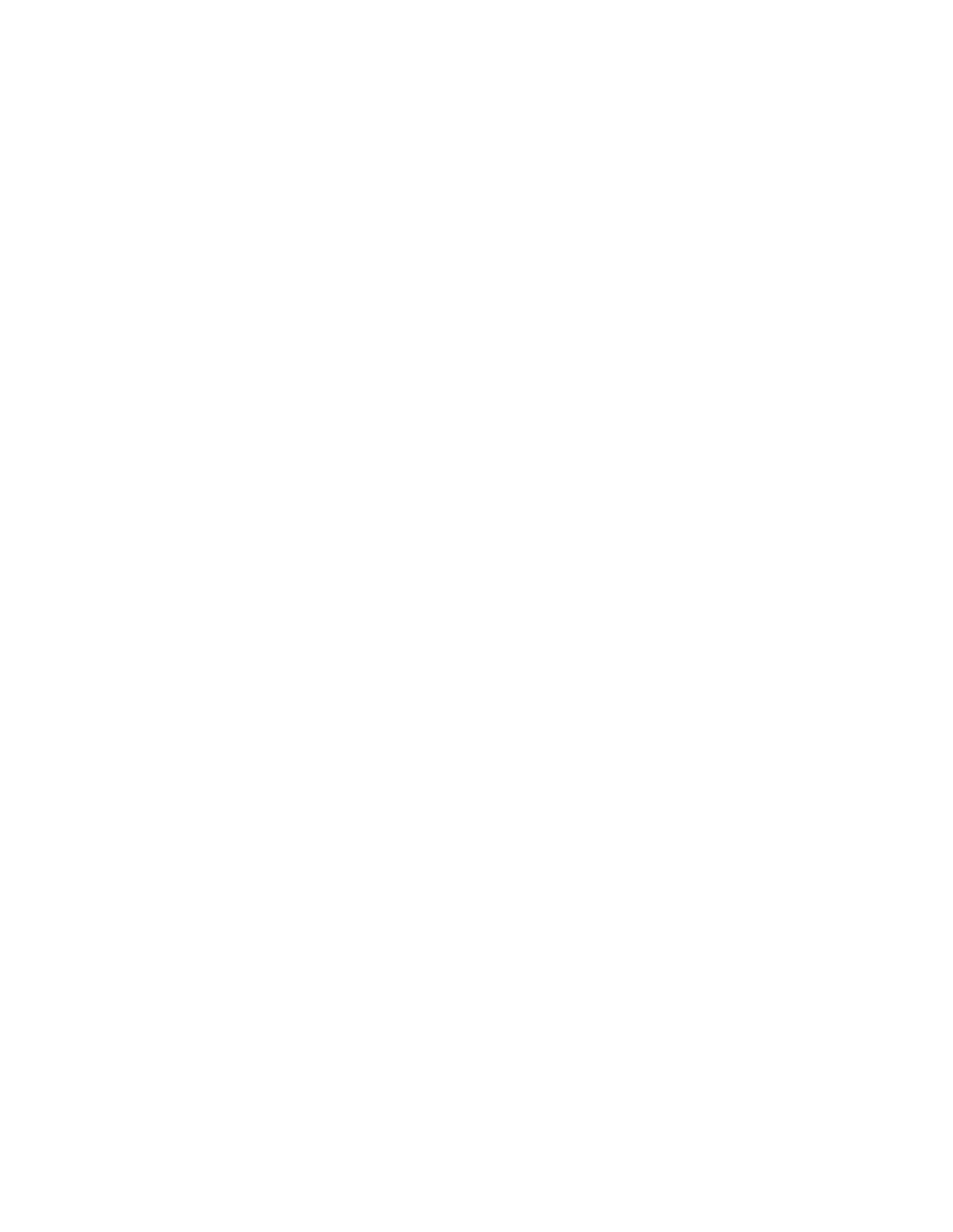"The Role of Expectations about Changes in Wealth in Discounting Decisions" with Shweta Desiraju and Abby Sussman

- 2018 Society for Judgment and Decision Making Conference, New Orleans, LA
- 2018 Association for Consumer Research Conference, Dallas, TX

"Impatience for Goods and Money: Affective Discounting and Diminishing Marginal Utility" with Timothy Kim

- 2018 Society for Judgment and Decision Making Conference, New Orleans, LA
- 2019 Association for Consumer Research Conference, Atlanta, GA

"Causal Centrality and Behavior" with Stephanie Chen

• 2018 Cognitive Science Conference, Madison, WI

"The different roads not taken: Considering dissimilar alternatives motivates goal persistence" with Hye-young Kim

- 2018 Association for Consumer Research Conference, Dallas, TX
- 2018 Society for Consumer Psychology Conference, Dallas, TX

"Searching for the Tree and Missing the Forest: How Broadening Search Promotes Belief Updating" with Eugina Leung

- 2018 Association for Consumer Research Conference, Dallas, TX
- 2019 Society for Judgment and Decision Making Conference, Montreal, Canada (flash talk)

"Anticipated Interpersonal Feedback Reshapes Other-oriented Intertemporal Choices" with Adelle Yang

• 2018 Association for Consumer Research Conference, Dallas, TX

"How Framing Donor Match as Collaboration Impact Donation: The Importance of Field Experiments in Fundraising" with Indranil Goswami

- 2018 Association for Consumer Research Conference, Dallas, TX
- 2020 Society for Consumer Psychology Conference, Long Beach, CA

"Place Identity into the Self-Concept: The Role of Causal Beliefs in Identity-based Consumption" with Stephanie Chen

• 2018 Association for Consumer Research Conference, Dallas, TX

"The Status Quo Theory of Depletion Does not Explain the Israeli Parole Decisions," with Oystein Daljord & Jose-Manuel Urteta

• 2017 Society for Judgment and Decision Making Conference, Vancouver, Canada

"High Chances and Close Margins: How Different Forecast Formats Shape Beliefs," with Lucy Shen

- 2018 Cognitive Science Conference, Madison, WI
- 2017 Association for Consumer Research Conference, San Diego, CA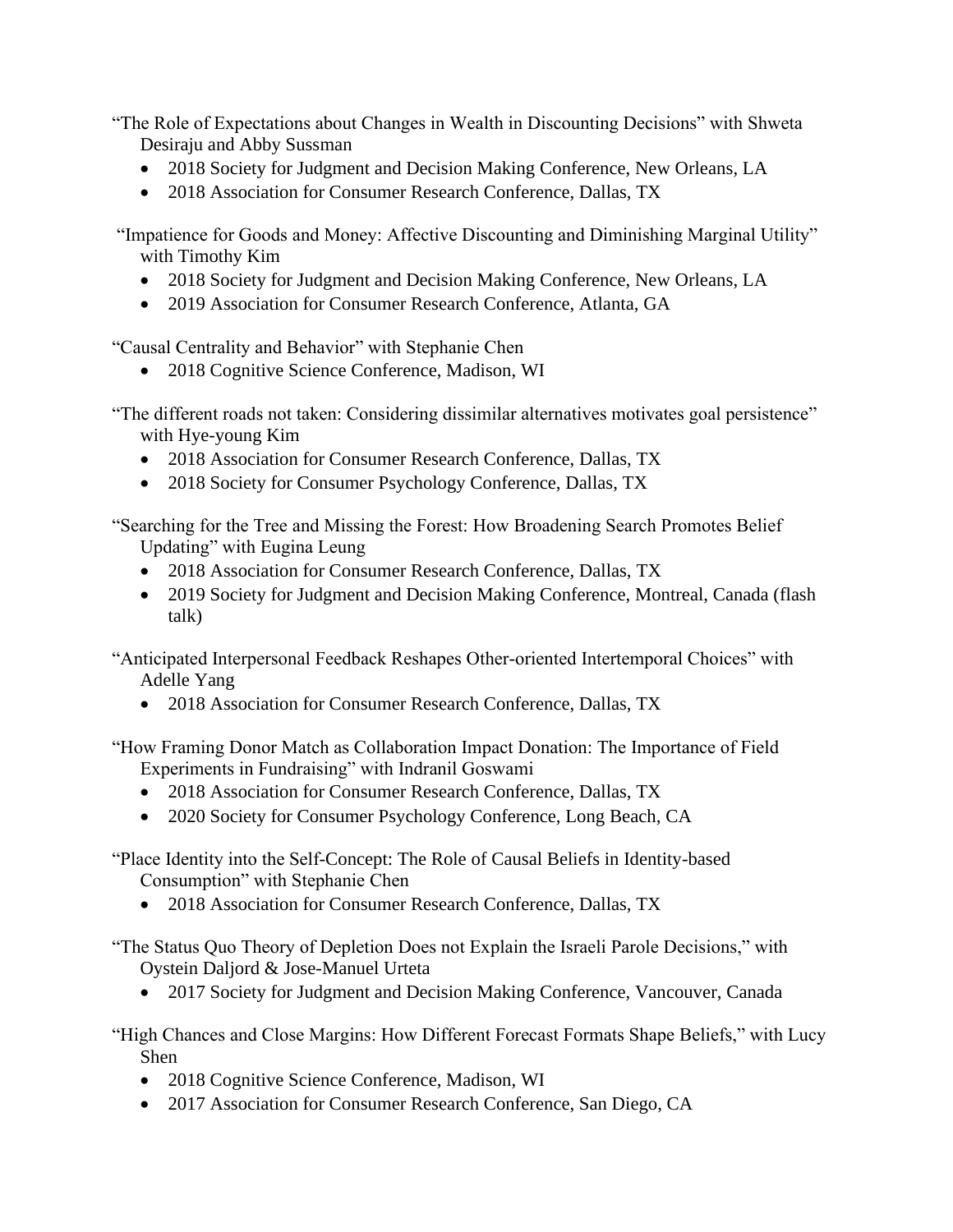"Waiting for More or Paying for Sooner: How Tradeoff Framing Impacts Attribute Focus and Shifts Choices," with Minzhe Xu

- 2017 Association for Consumer Research Conference, San Diego, CA
- 2017 Society for Judgment and Decision Making Conference, Vancouver, Canada

"What You Are Getting and What You Will Be Getting: Testing Whether Verb Tense Affects Intertemporal Choices," with Akshina Banerjee

• 2017 Association for Consumer Research Conference, San Diego, CA

"Don't Fear the Meter: How Time Limits Bias Employment Contract Choices," with Indranil Goswami

- 2017 Association for Consumer Research Conference, San Diego, CA
- 2017 Society for Judgment and Decision Making Conference, Vancouver, Canada

"Overlooking Decline: Remembered and Predicted Personal Development Diverge from Actual Longitudinal Change," with Sarah Molouki and Dan Bartels

- 2016 Association for Consumer Research Conference, Berlin, Germany
- 2016 Society for Judgment and Decision Making Conference, Boston, MA

"The Double-Lasso Method for Principled Variable Selection," with Christian Hansen and Victor Chernozhukov

- 2016 Association for Consumer Research Conference, Berlin, Germany
- 2017 Society for Judgment and Decision Making, Vancouver, Canada

\*"Reverse Projection in Strategic Contexts" with Yesim Orhun

- 2016 Association for Psychological Science Conference, Chicago, IL
- 2016 Society for Judgment and Decision Making Conference, Boston, MA
- 2019 Association for Consumer Research Conference, Atlanta, GA
- **2020 Society for Consumer Psychology Conference, Long Beach, CA**

**"**Smile-Seeking Givers and Value-Seeking Recipients: Why Gift Choices and Recipient Preferences Diverge," with Adelle Yang

- 2017 Association for Consumer Research Conference, San Diego, CA
- 2016 Society for Consumer Psychology Conference, St. Pete Beach, FL

**"**The Role of Perceived Causal Structure in Personal Identity," with Stephanie Chen and Dan Bartels

• 2016 Society for Consumer Psychology Conference, St. Pete Beach, FL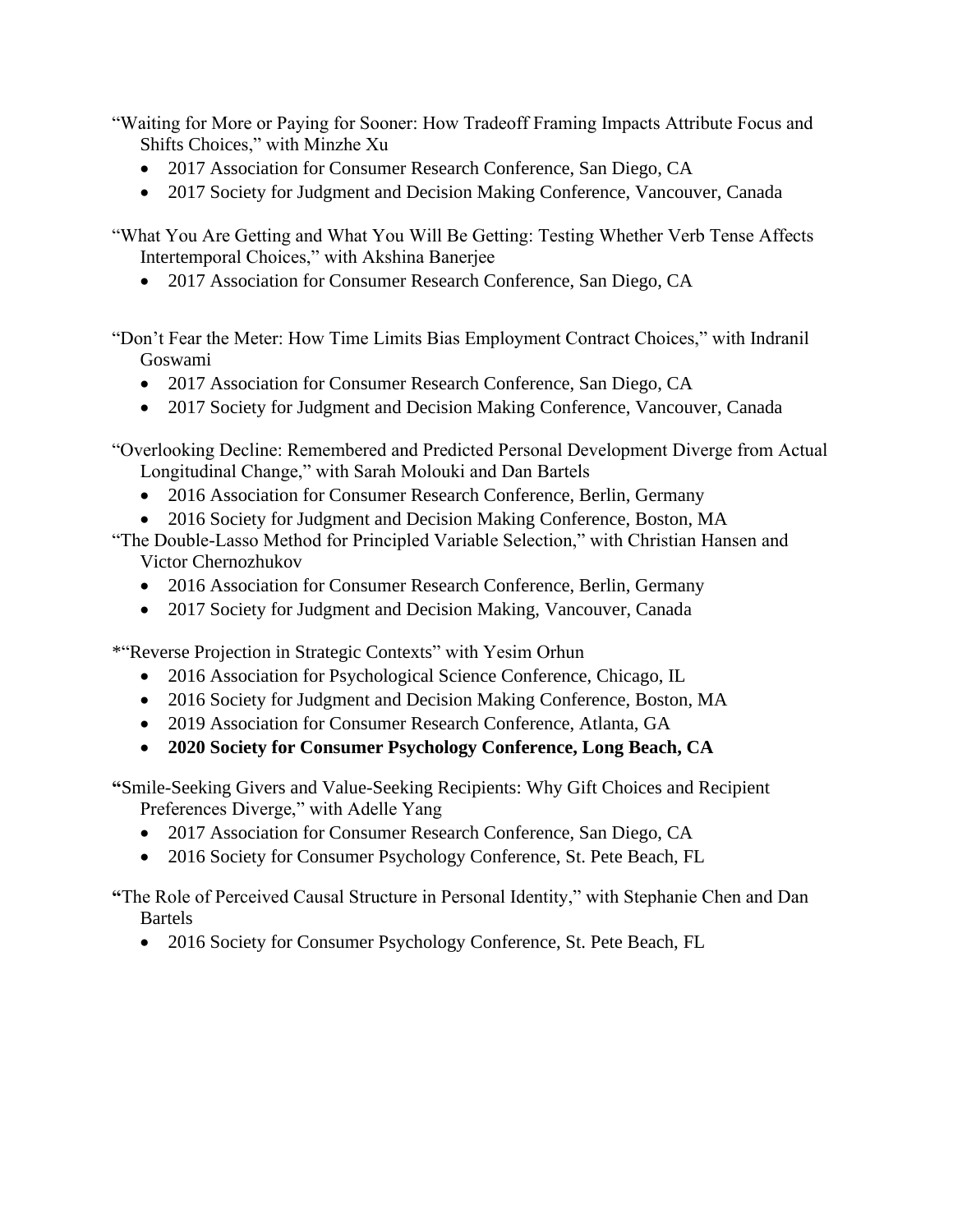"The Nature and Extent of Post-Reward Crowding-Out: The 'Effort Balancing' Account," with Indranil Goswami

- 2017 Journal of the Association of Consumer Research Conference on Goals and Motivation, Miami, Florida
- 2016 Behavioral Decision Research in Management Conference, Toronto, Canada
- 2016 Association for Psychological Science Conference, Chicago, IL
- 2016 Society for Consumer Psychology Conference, St. Pete Beach, FL
- 2015 Society for Judgment and Decision Making Conference, Chicago, IL

"Impatient to Achieve or Impatient to Receive: How the Goal Gradient Effect Underlies Time Discounting" with Indranil Goswami

- 2019 Cognitive Science Conference, Montreal, Canada
- 2016 Society for Consumer Psychology Conference, St. Pete Beach, FL
- 2015 Society for Judgment and Decision Making Conference, Chicago, IL
- 2015 Association for Consumer Research Conference, New Orleans, LA
- 2014 Self Over Time workshop, King's College, London UK

"Less than we know: The effect of trait importance to connectedness to the future self" with Dan Bartels and Rob St. Louis

• 2014 Association for Consumer Research Conference, Baltimore, MD

"Hedonic Durability," with Yang Yang, Chris Hsee and Li Zhang

- 2014 Association for Consumer Research Conference, Baltimore, MD
- 2013 Society for Judgment and Decision Making Conference, Toronto, Canada

"The Unlikely Middle: Overestimation of Most and Least Likely Outcomes,"

• 2013 Association for Consumer Research Conference, Chicago IL

"When Does Disclosure Reduce Calorie Choices? The Mere Reminder Effect," with Indranil Goswami

- 2014 Society for Consumer Psychology Conference, Miami FL
- 2013 Association for Consumer Research Conference, Chicago IL

"Exerting Self-less Effort While Making Self-ish Choices," with Adelle Yang and Chris Hsee

- 2013 Society for Judgment and Decision Making Conference, Toronto, Canada
- 2013 Association for Consumer Research Conference, Chicago IL

"Outcome Neglect and Failures of Insight Undermine Utility Maximization," with Adelle Yang and Lilly Kofler

- 2016 Behavioral Decision Research in Management Conference, Toronto, Canada
- 2015 Society for Judgment and Decision Making Conference, Chicago, IL
- 2013 Society for Judgment and Decision Making Conference, Toronto, Canada
- 2012 Association for Consumer Research Conference, Vancouver, Canada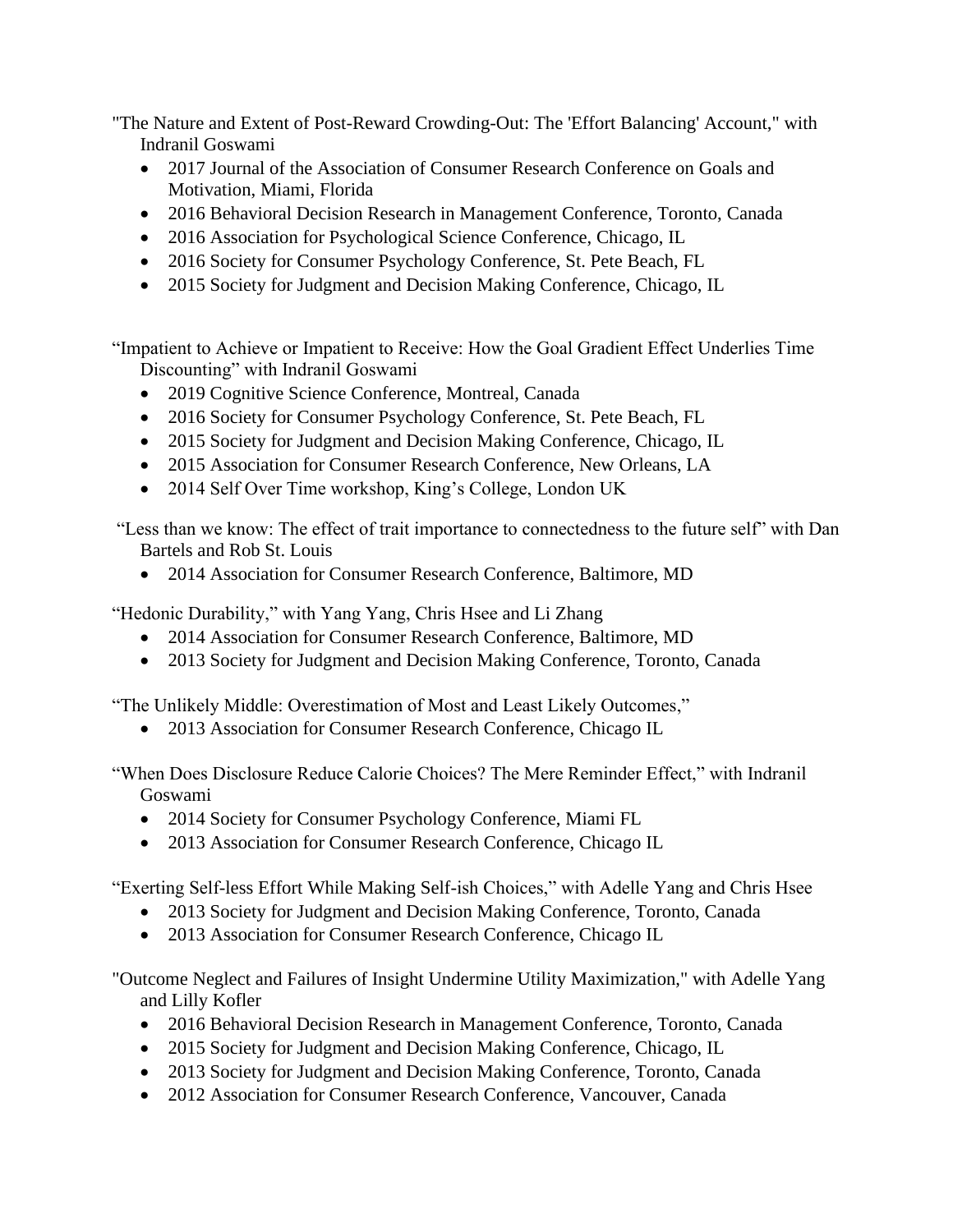"In Search of Optimally Effective Defaults," with Indranil Goswami

- 2015 Association for Consumer Research Conference, New Orleans, LA
- 2014 Behavioral Decision Research in Management Conference, London, UK
- 2013 Society for Judgment and Decision Making Conference, Toronto, Canada
- 2013 Direct/Interactive Marketing Research Summit, Chicago IL
- 2012 Association for Consumer Research Conference, Vancouver, Canada

"The Personal Continuity Heuristic: How Future Anticipation Affects Identity-relevant Choices," with Adelle Yang

- 2013 Association for Consumer Research Conference, Chicago IL
- 2013 Triennial Choice Symposium
- 2012 Judgment and Decision Making Conference, Minneapolis, MN
- 2012 Behavioral Decision Research in Management Conference, Boulder, CO

"More Time, More Work: How Incidental Time Limits Bias Estimates of Project Time and Scope," with Indranil Goswami

- 2014 Association for Consumer Research Conference, Baltimore, MD
- 2014 Society for Consumer Psychology Conference, Miami FL
- 2011 Society for Judgment and Decision Making Conference, Seattle, WA

"Making Sense of Nonsense: The Visual Salience of Units Determines Sensitivity to Magnitude," with Luxi Shen

- 2011 Association for Consumer Research Conference, St. Louis, MO
- 2011 Society for Consumer Psychology Conference, Atlanta, Georgia

"The Influence of Price Image on Consumer Choice: Preferring High-Priced Items from Low-Priced Stores," with Ryan Hamilton

- 2011 Society for Consumer Psychology Conference, Atlanta, Georgia
- 2009 Yale Collaborative and Multi-Disciplinary Research Conference, New Haven, **Connecticut**

"To Know and To Care: How Awareness and Valuation of the Future Jointly Shape Consumer Savings and Spending," with Daniel Bartels and Shane Frederick

- 2013 Association for Consumer Research Conference, Chicago IL
- 2012 Behavioral Decision Research in Management Conference, Boulder, CO
- 2011 Society for Judgment and Decision Making Conference, Seattle, WA
- 2011 Society for Consumer Psychology Conference, Atlanta, Georgia

"Looking Into Future's Mirror: How Representations of the Aged Self Impact Impatience," with Daniel Bartels

• 2011 Association for Consumer Research Conference, St. Louis, Missouri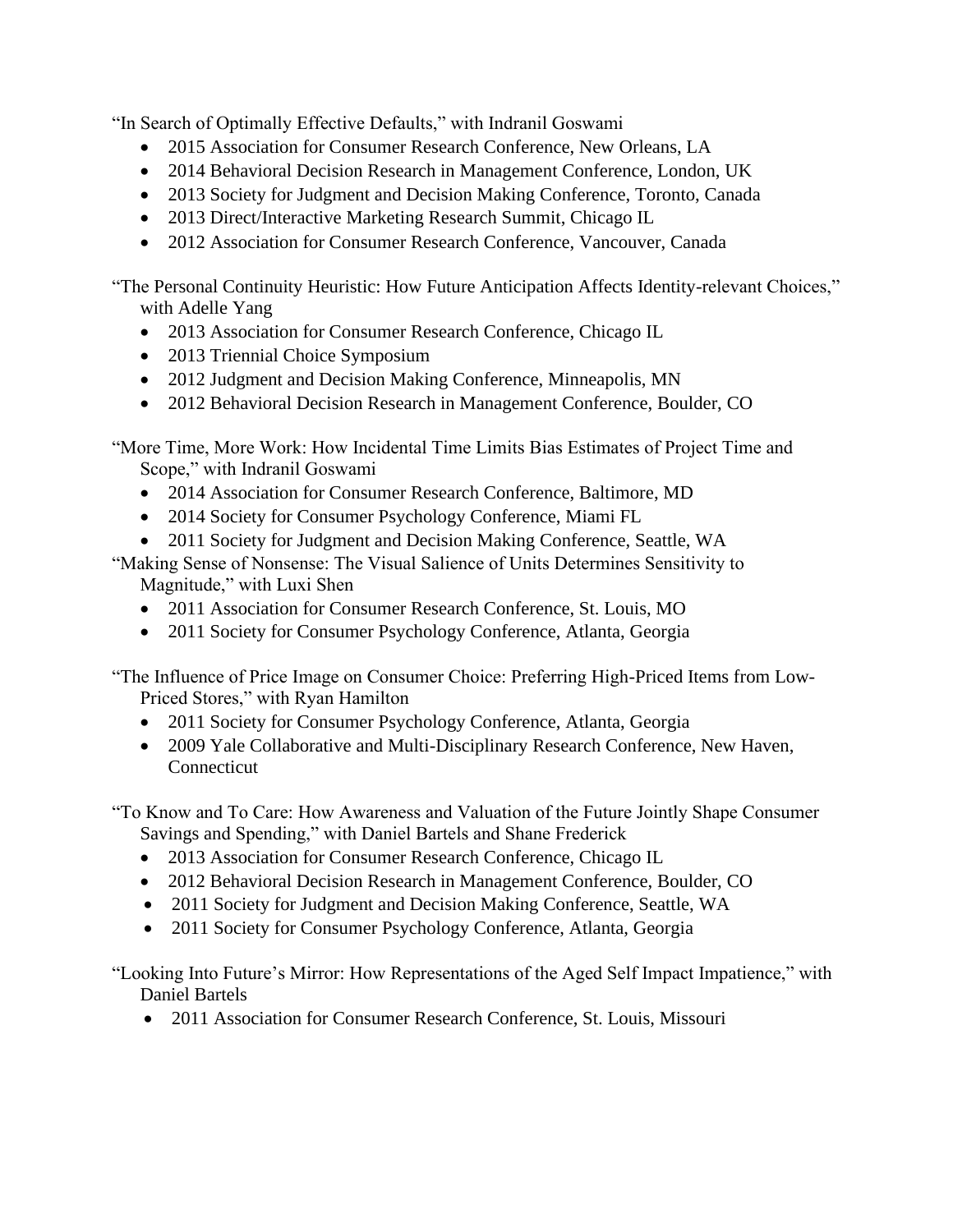"Shifting the Basis of Perceived Similarity: Implications for Inference and Choice," with Daniel Bartels

- 2011 Cognitive Science Conference, Boston, Massachusetts
- 2011 Society for Consumer Psychology Conference, Atlanta, Georgia
- 2010 Society for Judgment and Decision Making Conference, St. Louis, MO

"Testing Interactions in Linear Processes: The Benefits of New Binomial Tests Over Logistic Regression,"

• 2010 INFORMS Marketing Science Conference, Cologne, Germany

"Almost There? The Role of Absolute vs. Relative Error in Perceived Progress Towards an Accuracy Goal,"

- 2012 Behavioral Decision Research in Management Conference, Boulder, CO
- 2012 Society for Consumer Psychology Conference, Las Vegas, NV
- 2010 Association for Consumer Research Conference, Jacksonville, Florida
- 2009 Marketing Science Conference, Ann Arbor, Michigan

"Understanding the 'Self' in Self-Control: The Effects of Connectedness to Future Self on Far-Sightedness," with Daniel Bartels and Kerry Milch

- 2013 American Psychological Association Conference, Honolulu, HI
- 2012 Society for Consumer Psychology Conference, Las Vegas, NV
- 2010 Association for Consumer Research Conference, Jacksonville, Florida

"Connectedness to the Future Self and Intertemporal Choice," with Daniel Bartels

- 2010 Cognitive Science Conference, Portland, Oregon
- 2010 Boulder Summer Conference in Consumer Financial Decision Making, Boulder Colorado
- 2010 Behavioral Decision Research in Management Conference, Pittsburgh PA

"Choosing Differently But in the Same Way: How Self Impacts Beliefs About Other Voters", with Yesim Orhun

- 2012 Association for Consumer Research Conference, Vancouver, Canada
- 2012 Society for Consumer Psychology Conference, Las Vegas, NV
- 2012 Society for Personality and Social Psychology Conference, San Diego, CA
- "*Marketing and Politics: Models, Behavior, and Policy Implications*" workshop at 2010 Invitational Choice Symposium, Key Largo, Florida
- 2010 Behavioral Decision Research in Management Conference, Pittsburgh PA
- 2009 Association for Consumer Research Conference, Pittsburgh PA
- 2009 Marketing Science Conference, Ann Arbor, Michigan

"How the Perceived (Dis)continuity of Identity Affects Intertemporal Choice," with Daniel M. Bartels and Lance J. Rips

- 2009 Society for Consumer Psychology Winter Conference, San Diego, February
- 2009 Association for Consumer Research Conference, Pittsburgh PA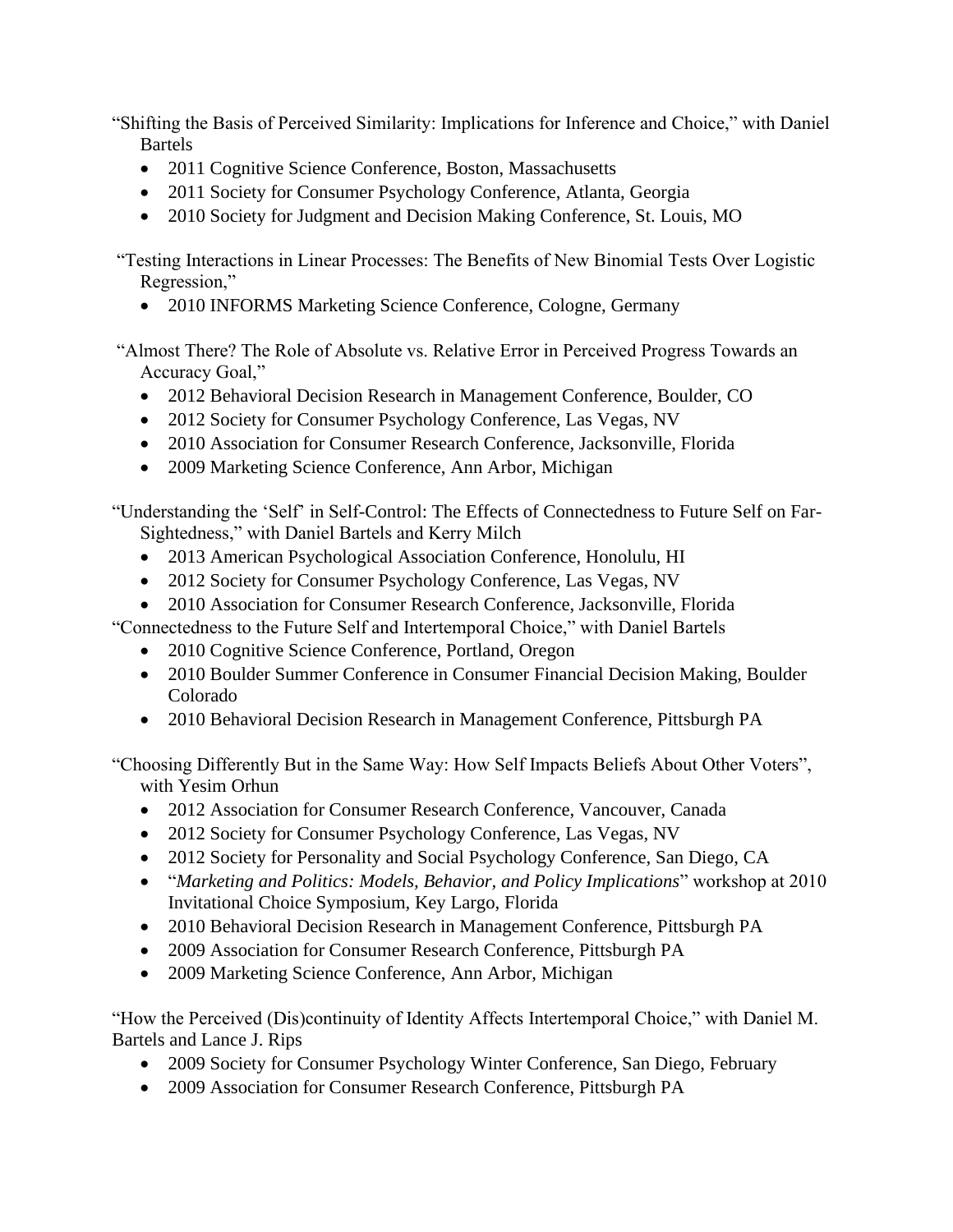"Scope Insensitive Justification: The Mere Token Effect," with Ran Kivetz

- 2006 Behavioral Decision Research in Management Conference, Santa Monica, June.
- 2006 Association for Consumer Research Conference, Orlando, September.
- 2005 Association for Consumer Research Conference, San Antonio, September.

"Goal-Motivated Purchase Acceleration: Evidence and Consequences in Reward Programs," with Ran Kivetz and Yuhuang Zheng

- 2005 Association for Consumer Research Conference, San Antonio, Texas, October.
- 2005 INFORMS Marketing Science Conference, Atlanta, June.
- 2004 Society for Judgment and Decision Making, Minneapolis, November.

"The Psychology of Rewards: Principles or Probabilities?" with Ran Kivetz

- 2005 Society for Judgment and Decision Making, Toronto, November.
- 2004 Association for Consumer Research Conference, Portland, October.

"Reconciling Myopia and Hyperopia: Explaining Differential Impatience toward Hedonic and Utilitarian Consumption," with Ran Kivetz

- 2003 Association for Consumer Research Conference, Toronto, November.
- 2003 Society for Judgment and Decision Making, Vancouver, December.

# **Invited Talks:**

University of Toronto, November 2020

University of California Berkeley, March 2020 (Cancelled due to Covid)

Tulane University, February 2020

Bocconi University, February 2020

ESADE University, February 2020

Carnegie-Mellon University, January 2020

Cornell University, March 2019

University of Alberta, February 2019

University of British Columbia, February 2019

Wharton School of Business, University of Pennsylvania, September 2018

Vanderbilt University, May 2018

Hong Kong University, December, 2017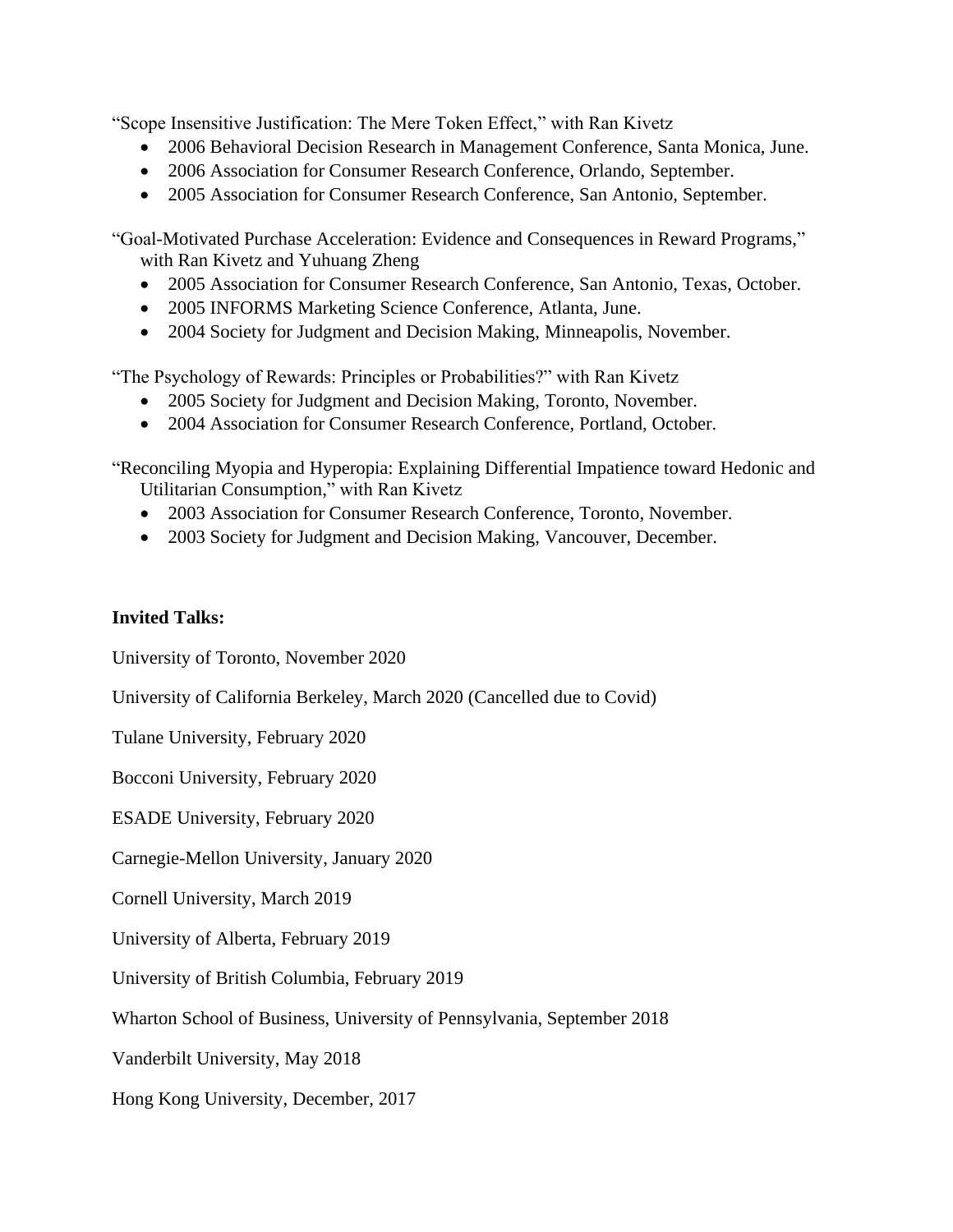Hong Kong Polytechnic University, Marketing camp, December, 2017 Chinese University of Hong Kong, December, 2017 Carnegie-Mellon University, November, 2017 University of Michigan, February, 2017 University of Chicago, Psychology, Summer Retreat, 2016 Erasmus University, February 2016 Temple University, January 2016 University of Illinois Chicago, September 2015 Wharton School of Business, University of Pennsylvania, April 2015 University of California, Berkeley, March 2015 University of Wisconsin, Madison, March 2015 UCLA Anderson School, Marketing Camp, May 2014 Kellogg School of Business, Northwestern University, April 2014 Cornell University, January 2014 University of Florida, October 2013 Carnegie-Mellon University, November 2012 London Business School, Marketing Camp, July 2012 Kellogg School of Business, Northwestern University, April 2012 Yale University, April 2011 UCLA Anderson School, December 2008 Olin School of Business, Washington University St. Louis, Nov. 2006 Ross School of Business, University of Michigan, November 2006 Rotman School of Business, University of Toronto, November 2006 University of Texas Austin, November 2006 Kellogg School of Business, Northwestern University, November 2006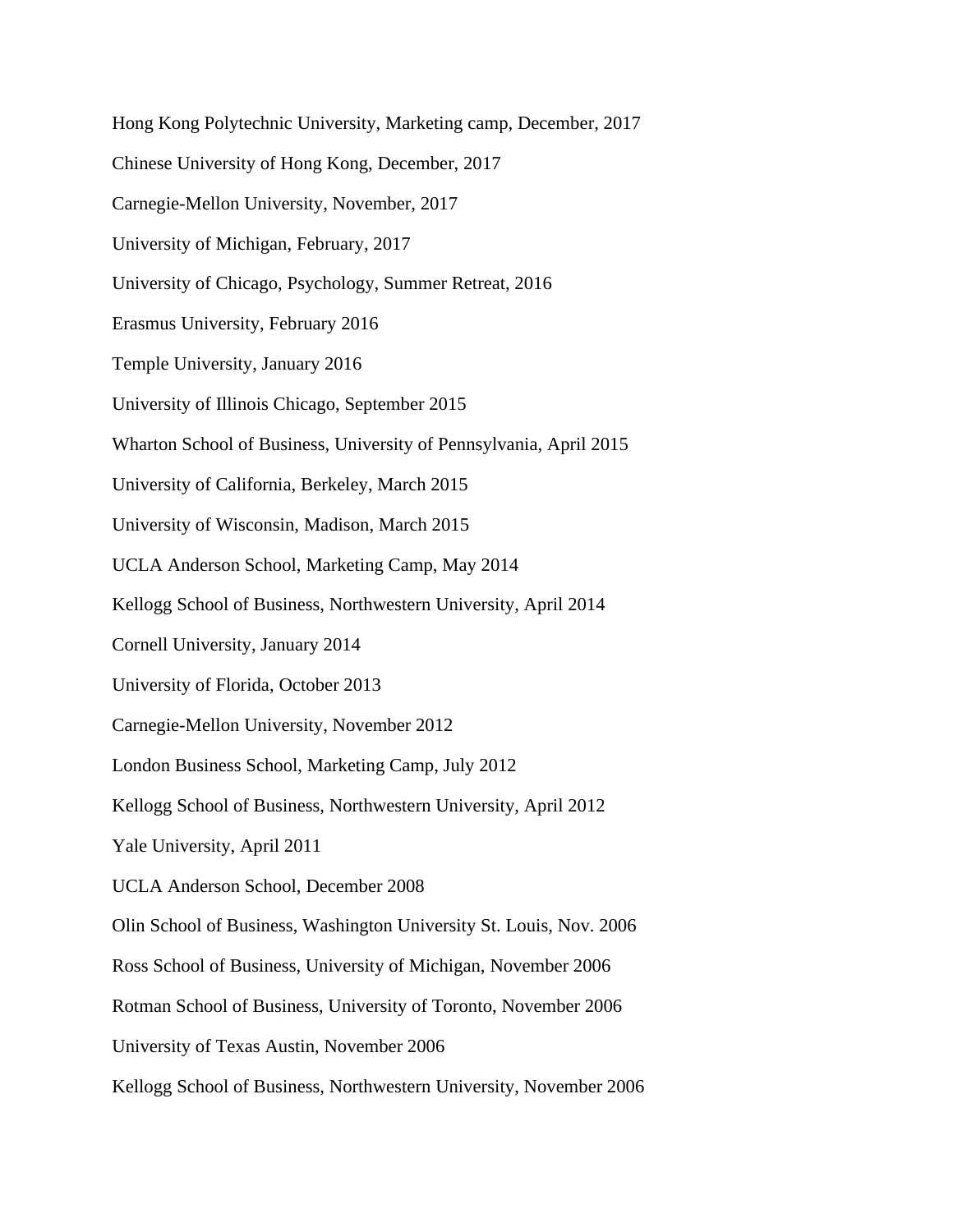University of Chicago Graduate School of Business, October 2006

McDonough School of Business, Georgetown University, October 2006

Wharton School of Business, University of Pennsylvania, October 2006

Stanford University, October 2006

## **Academic Honors, Awards and Major Grants:**

2020 MSI Scholar, Marketing Science Institute

2015 Young Scholar, Marketing Science Institute

"The Motivational Underpinnings of Thrift and Farsightedness", Research grant from The John Templeton Foundation (\$210,589), 2013-2015

Runner-up, 2020 Dick Wittink Prize for the best paper in the *QME*

- Finalist, 2011 William F. O'Dell Award for the *Journal of Marketing Research article* published in 2006 that "has made the most significant, long-term contribution to marketing theory, methodology, and/or practice".
- Finalist (with Daniel Bartels), 2011 Hillel Einhorn New Investigator Award from the *Society for Judgment and Decision Making*
- Finalist, 2007 Paul Green Award for the *Journal of Marketing Research* article published in 2006 that "demonstrates the most potential to contribute significantly to the practice of marketing research and research in marketing."

Columbia University Doctoral Merit Scholarship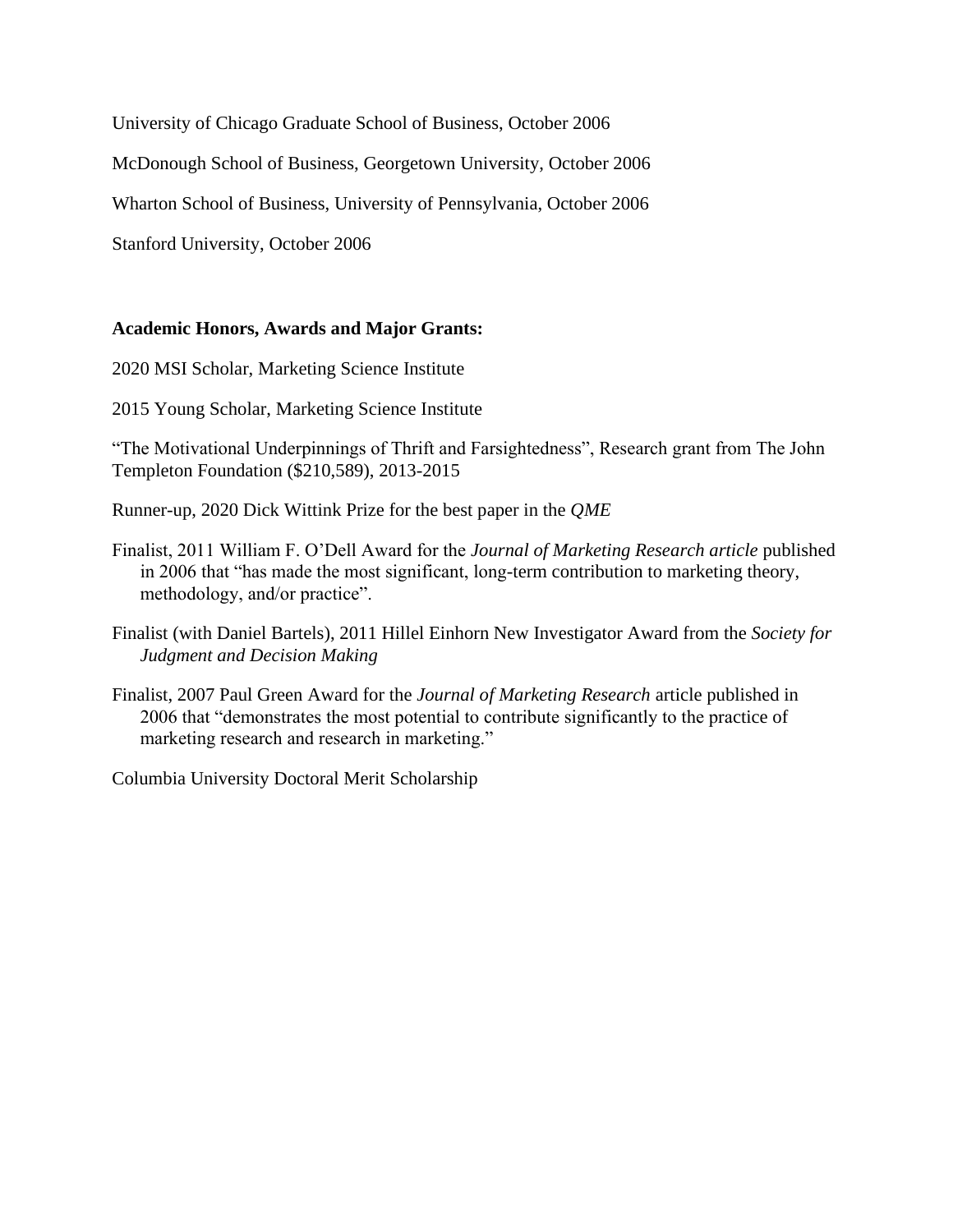# **Teaching:**

Experimental Marketing, University of Chicago Booth School, 2017 – present

Behavioral Research Methods (PhD course), University of Chicago Booth School, 2019 - present

Marketing Research (Lab-based Full-time/Evening/Weekend MBA Elective), University of Chicago Booth School, 2008-2016

Research Methods (Doctoral Seminar), University of Chicago Booth School, Fall 2011

Consumer Behavior (Doctoral Seminar), University of Chicago Booth School, 2011, 2013, 2014, 2017

Marketing Literature Seminar (Doctoral Seminar), University of Chicago Booth School 2008, 2011, 2018

## **Case Studies Written:**

"Making Calories Count," with Halley Bayer, 2017. (experimental analysis, policy intervention)

"Water Conservation, Is Everyone Doing It?" with Halley Bayer and Samuel Hirshman, 2017. (experimental analysis, social influence, policy intervention)

"In A Whole New Light: Getting Consumers To Take A Second Look At A New Product," with Halley Bayer and Samuel Hirshman, 2017. (experimental analysis, new products, pricing)

"Optimizing the Ask," with Halley Bayer, 2017 (experimental analysis, fundraising, defaults)

- "Incentivize Me: Motivating Volunteers with Awards," with Halley Bayer and Samuel Hirshman, 2017 (experimental analysis, volunteering, incentives, online measurement)
- "Keeping Health Savings Healthy," with Halley Bayer and Samuel Hirshman, 2017 (experimental analysis, savings, peer effects, clustered randomization)
- "Letters to the Lapsed: Re-engaging Gym Members," with Halley Bayer and Samuel Hirshman, 2017 (experimental analysis, customer loyalty)
- "Rating Points and Voter Persuasion," with Nicholas Herzog and Samuel Hirshman, 2017 (experimental analysis, effect of advertising)
- "The Biogen-IDEC Merger: Branding Strategy in Biotech," with Ran Kivetz, Columbia Business School Case, 2004. (high-tech marketing, branding)
- "WebCollage: Penetrating New Markets," with Ran Kivetz, Columbia Business School Case, 2004. (high-tech marketing, entrepreneurship)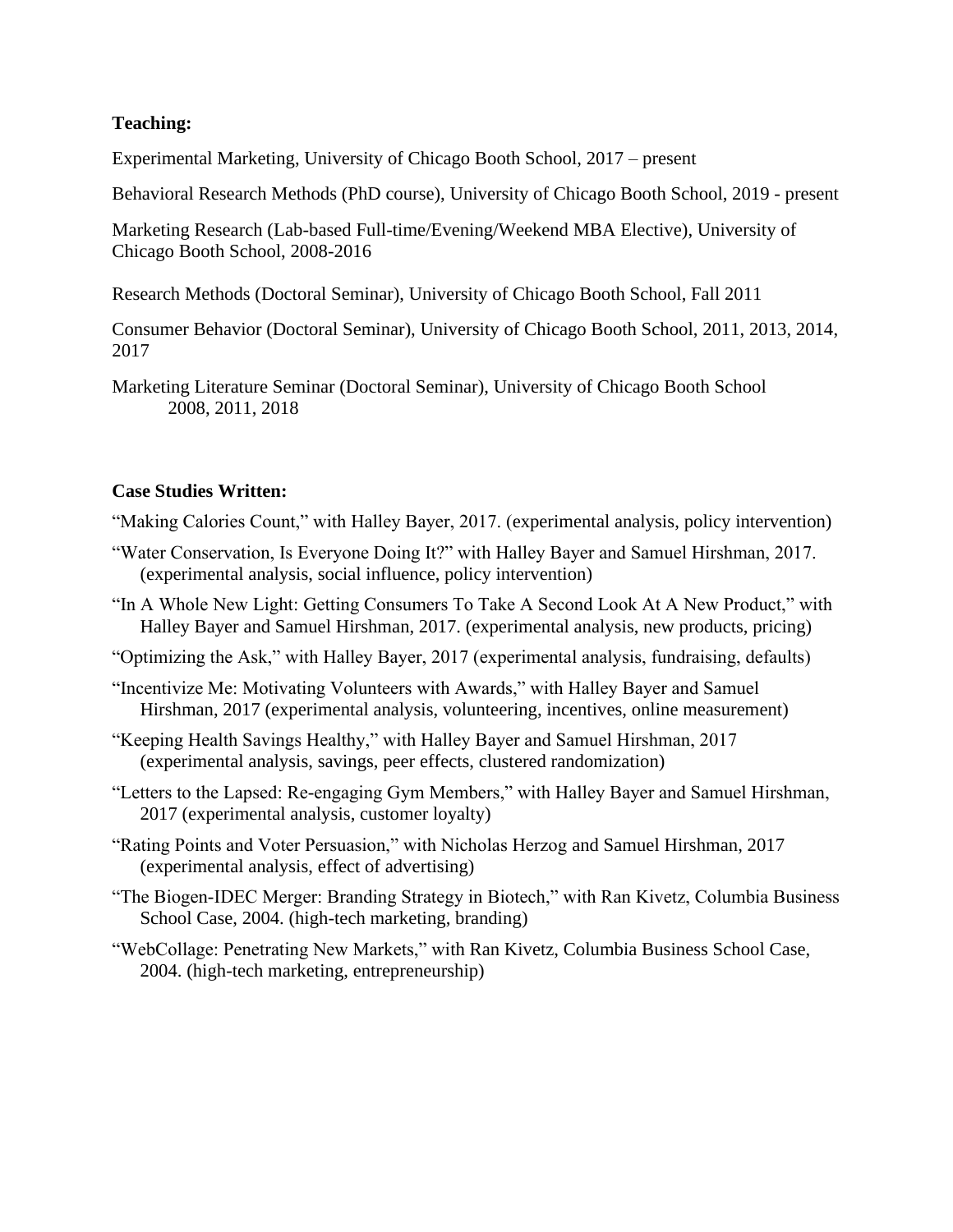# **Advising.**

Post-Doc Advisor: Stephanie Chen (Assistant Professor, London Business School)

Doctoral Committee Chair:

- Sarah Molouki, University of Chicago Booth School of Business (co-chair with Dan Bartels)
- Indranil Goswami, University of Chicago Booth School of Business Assistant Professor, State University of New York, Buffalo
- Adelle Yang, University of Chicago Booth School of Business (Co-Winner, 2014 Adam G. Clayton Doctoral Dissertation Competition) Assistant Professor, Singapore Management University

Doctoral Committee Member:

- Samuel Hirshman, University of Chicago Booth School of Business (UC Boulder Postdoc)
- Shannon White, University of Chicago Booth School of Business (Facebook)
- Jessica Lopez, University of Chicago Booth School of Business (Facebook)
- Tesary Lin, University of Chicago Booth School of Business (Boston U.)
- Becky Lau, University of Chicago, Psychology (Facebook)
- Hye-young Kim, University of Chicago Booth School of Business (London School of Economics)
- Shirley Zhang, University of Chicago Booth School of Business (American Express)
- Yun-Ke Chin-Lee, University of Chicago Booth School of Business
- Kaitlin Woolley, University of Chicago Booth School of Business (Cornell)
- Yanping Tu, University of Chicago Booth School of Business (U Florida)
- Soraya Lambotte, University of Chicago Booth School of Business (AbbVie)
- Mike Yeomans, University of Chicago Booth School of Business (Post-doc, HBS)
- Raegan Tennant, University of Chicago Booth School of Business (ideas42)
- Lucy Shen, University of Chicago Booth School of Business (CUHK)
- Rima Toure-Tillery, University of Chicago Booth School of Business (Kellogg)
- Sara Kim, University of Chicago Booth School of Business (HKU)
- Andrew Chiu, University of Chicago Booth School of Business
- Jinhee Choi, University of Chicago Booth School of Business (Korea U)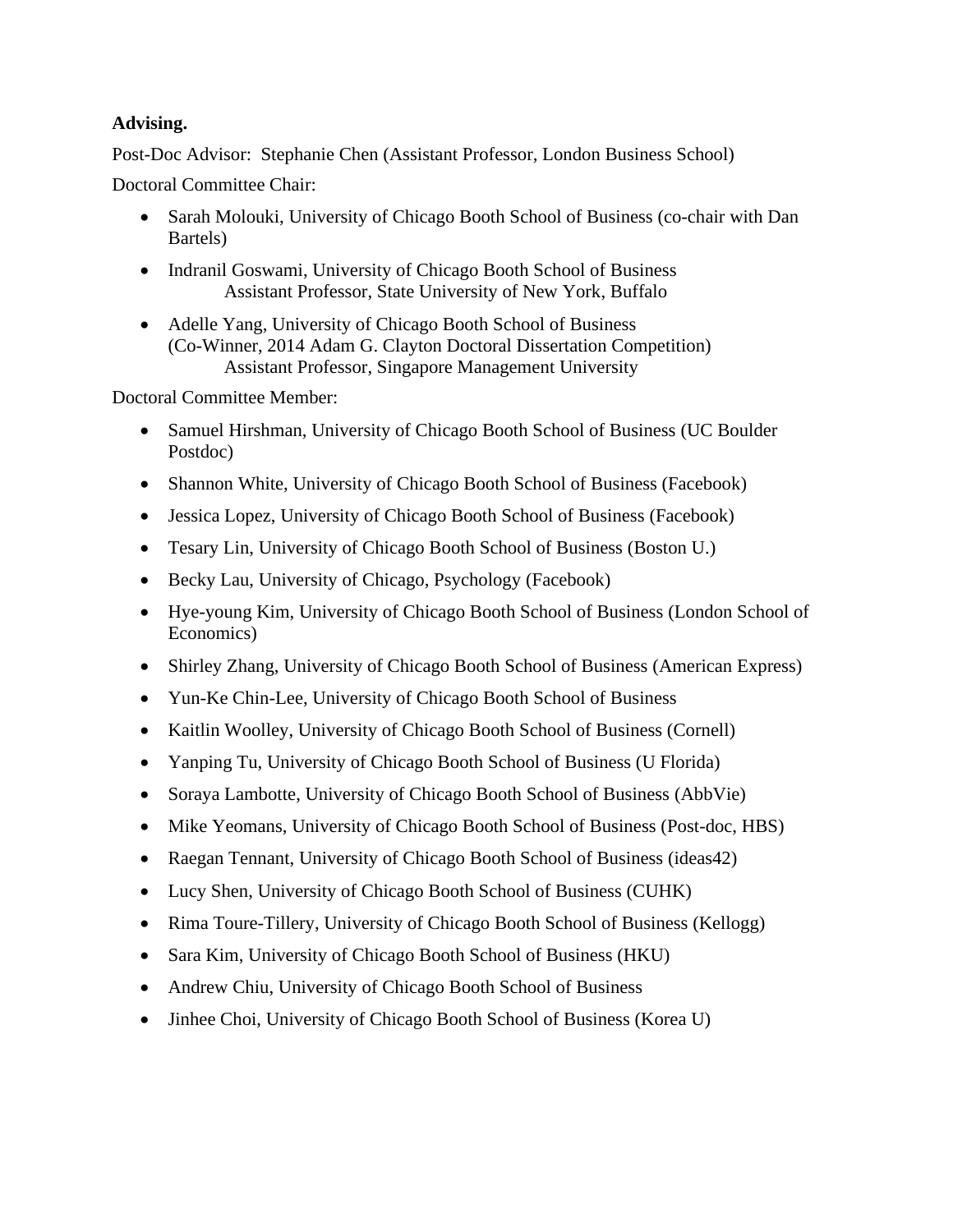Master's Thesis Advisor: 2020: Alex Burke, Soowong Kim, Sam Pertl 2019: Sophie Alman, Xi Chen, Ling Dai, Leslie Mei, Shan Shan, Chengyao Sun, Jane Wang 2018: Timothy Kim, John-Henry Pezzuto, Jiaqi Yu, Chong Yu 2017: Hyung-Jin Cho, Chih-Yu Chiang, Jia Hu Lilly Koffler, Melody Li, and Andrew Mather

#### **Academic Service, Journals:**

*Collabra: Psychology*

Associate Editor, Organizational Behavior section, 2016 – present

*Journal of Consumer Research*

Associate Editor, incoming January 2021

Editorial Review Board, 2014 – 2020

Outstanding Reviewer Award, 2016

*Journal of Marketing Research*

Editorial Review Board, 2012 - 2018

#### *Marketing Science*

Associate Editor (Special Issue on Field Experiments), 2017-2018

*Organizational Behavior and Human Decision Processes*

Editorial Review Board, 2020 - present

Ad-Hoc Reviewer, Psychology Journals: *Behavioral Research Methods, Cognition*, *Cognitive Psychology*, *Consciousness and Cognition*, *Decision Analysis, Journal of Economic Psychology, Journal of Experimental Psychology: General, Journal of Experimental Psychology: Learning, Memory and Cognition, Journal of Personality and Social Psychology, Journal of Research in Personality, Judgment and Decision Making, Motivation and Emotion, Organizational Behavior and Human Decision Processes, Personality and Social Psychology Bulletin, Psychological Science, Psychometrika, Social Influence*

Ad-Hoc Reviewer, Marketing Journals: *European Journal of Marketing*, *Journal of the Academy of Marketing Science, Journal of Consumer Psychology, Journal of the Association for Consumer Research, Journal of Consumer Research, Journal of Marketing, Journal of Marketing Research, Marketing Science*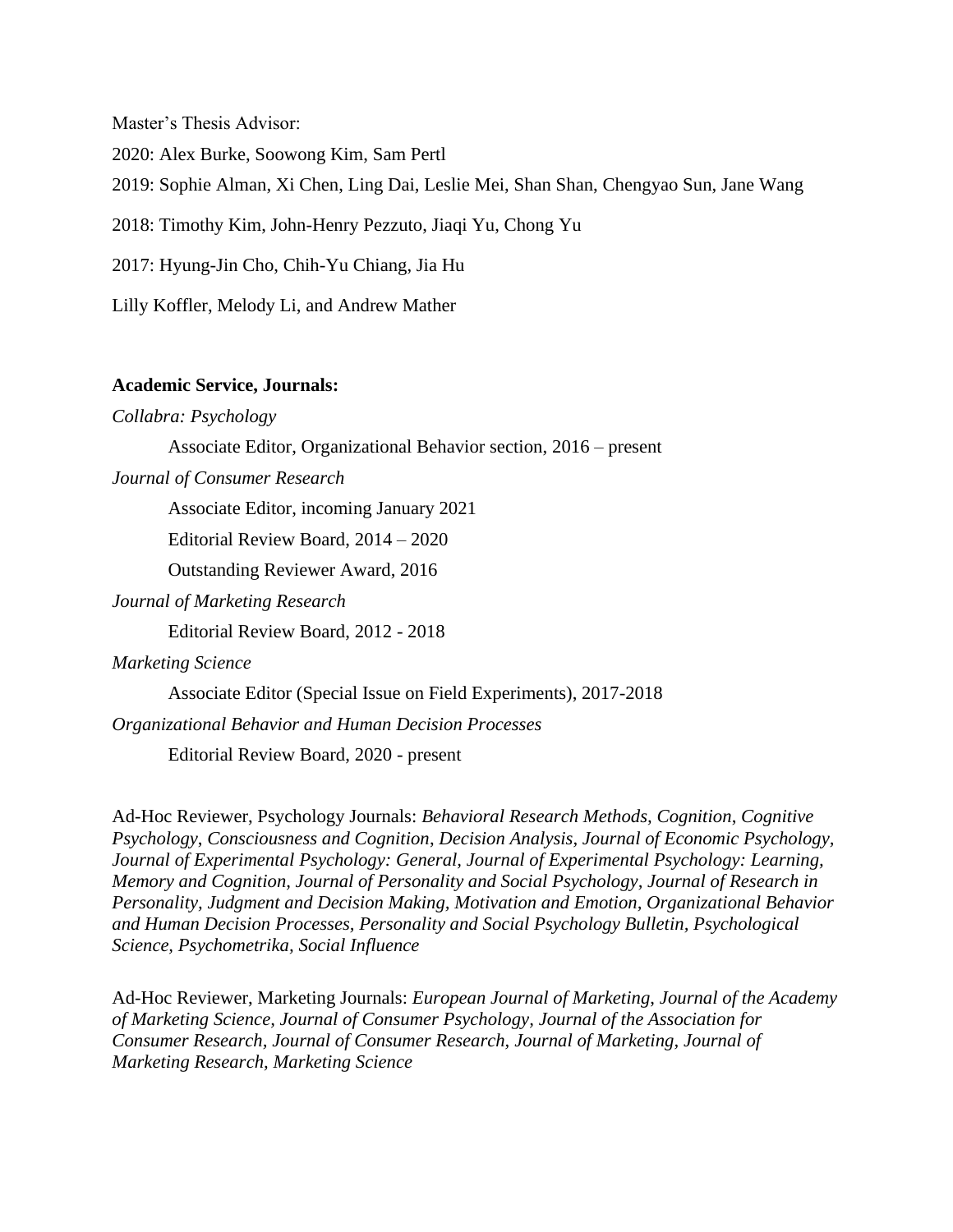Ad-Hoc Reviewer, Other Journals: *American Economic Review, Journal of Organizational Behavior, Management Science, Nature Human Behavior, PLOS One*

Ad-Hoc Reviewer, Conferences: *Association for Consumer Research, Cognitive Science Society, Society for Consumer Psychology, Society for Judgment and Decision Making*

#### **Academic Service, Conferences:**

Association of Consumer Research Conference, Conference Program Committee: 2008, 2015 & 2020 Invited Faculty Presenter, Doctoral Consortium 2007 Behavioral Decision Research in Management Conference Conference Program Committee 2012 Society for Consumer Psychology Invited Faculty Presenter, Doctoral Consortium 2017 Conference Associate Editor, 2016 Conference Program Committee: 2009, 2013 and 2019 Society for Judgment and Decision Making Conference Chair, 2018 Conference Poster Session Chair, 2016 Executive Board, 2016 - 2019 International Innovation Corps, University of Chicago, Advisory Board Member and Mentor, 2014 – 2018 (http://iic.uchicago.edu/)